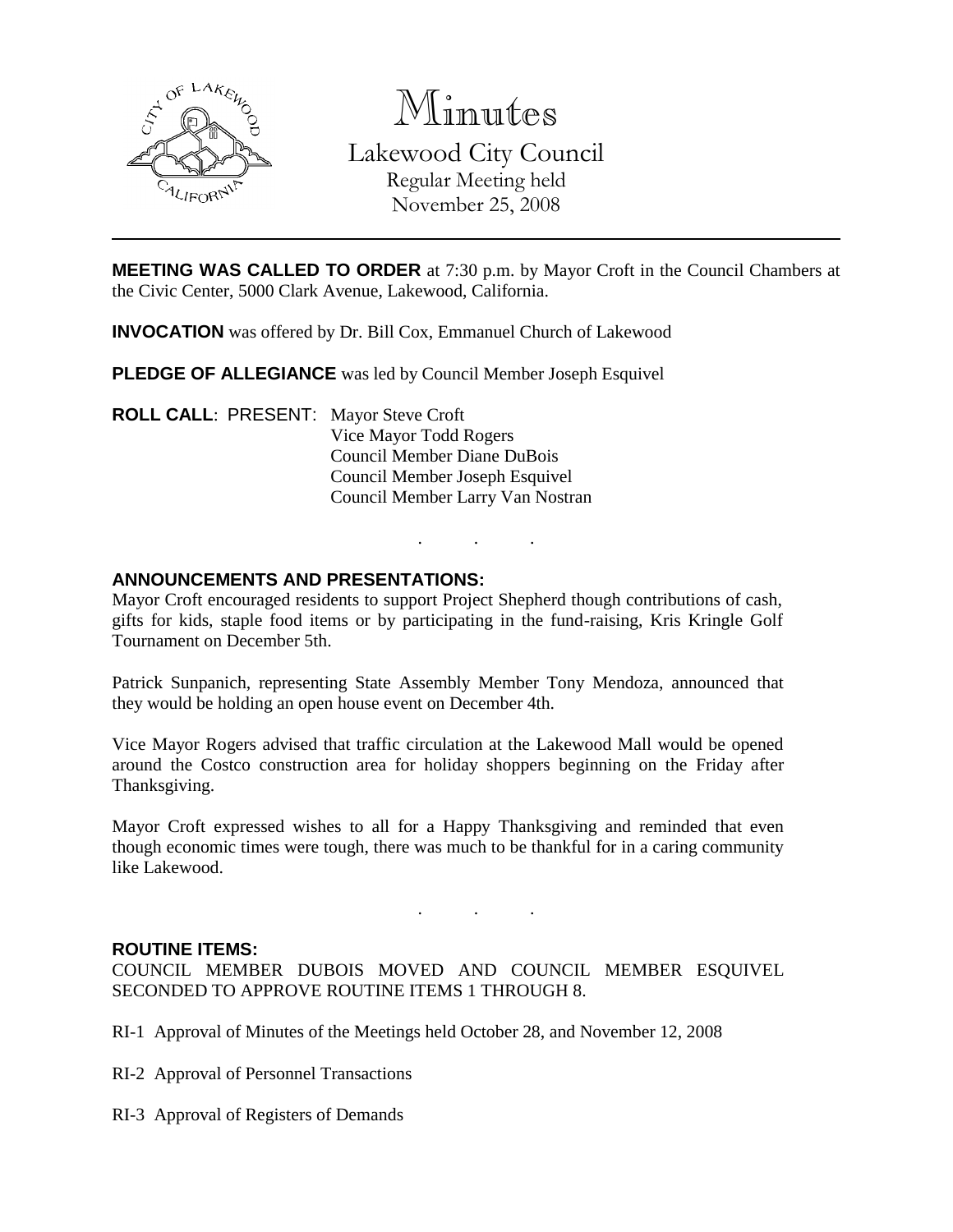City Council Minutes November 25, 2008 Page 2

#### **ROUTINE ITEMS:** Continued

RI-4 Approval of Meeting Reports and Authorizations Pursuant to AB1234

- RI-5 Approval of Monthly Report of Investment Transactions
- RI-6 RESOLUTION NO. 2008-75; A RESOLUTION OF THE CITY COUNCIL OF THE CITY OF LAKEWOOD ESTABLISHING A PHYSICALLY HANDICAPPED PERSONS DESIGNATED PARKING SPACE ON THE SOUTH SIDE OF MASSINGER STREET WITHIN THE CITY OF LAKEWOOD
- RI-7 Authorization for Sole Source Purchase of Street Banners Marking Lakewood's 55th Anniversary
- RI-8 Renewal of Agreement for As Needed Construction Emergency Services with Har-Bro

UPON ROLL CALL VOTE, THE MOTION WAS APPROVED:

AYES: COUNCIL MEMBERS: Esquivel, DuBois, Rogers, Van Nostran and Croft NAYS: COUNCIL MEMBERS: None

## **1.1 • AWARD OF BID FOR PUBLIC WORKS PROJECT NO. 07-5, BOYAR PARK ACTIVITY BUILDING REPLACEMENT**

. . .

Public Works Director Lisa Rapp gave a presentation based on the report in the agenda and stated three bids had been received for the Boyar Park Activity Building Replacement Project. The project called for the demolition of the existing A-frame building constructed over 50 years ago and construction of a new 4,000 square foot activity building. She advised that a protest letter had been received from the second lowest bidder, but the City Attorney had advised that there was no legal justification to reject the low bidder as non-responsive. She noted that although a significant part of the project would be funded with grant monies, an additional allocation was needed to fully fund the project. It was the recommendation of staff that the City Council adopt the plans, specifications, addenda and working details for the project; reject the bid protest letter submitted by 2H Construction; award a contract to the low bidder, GMI Construction Services in the amount of \$1,982,240; authorize the Director of Public Works to approve a cumulative total of change orders, as necessary, in an amount not to exceed \$198,224; appropriate \$99,977 from the General Fund to the Boyar Park Activity Building Replacement Project account; approve an agreement with Meyer and Associates for construction phase architectural services in an amount not to exceed \$54,000; and approve an agreement with AESCO Technologies for construction phase geotechnical services in an amount not to exceed \$33,000.

Mayor Croft opened the public hearing at 7:42 p.m. and called for anyone in the audience wishing to address the City Council on this matter. There was no response.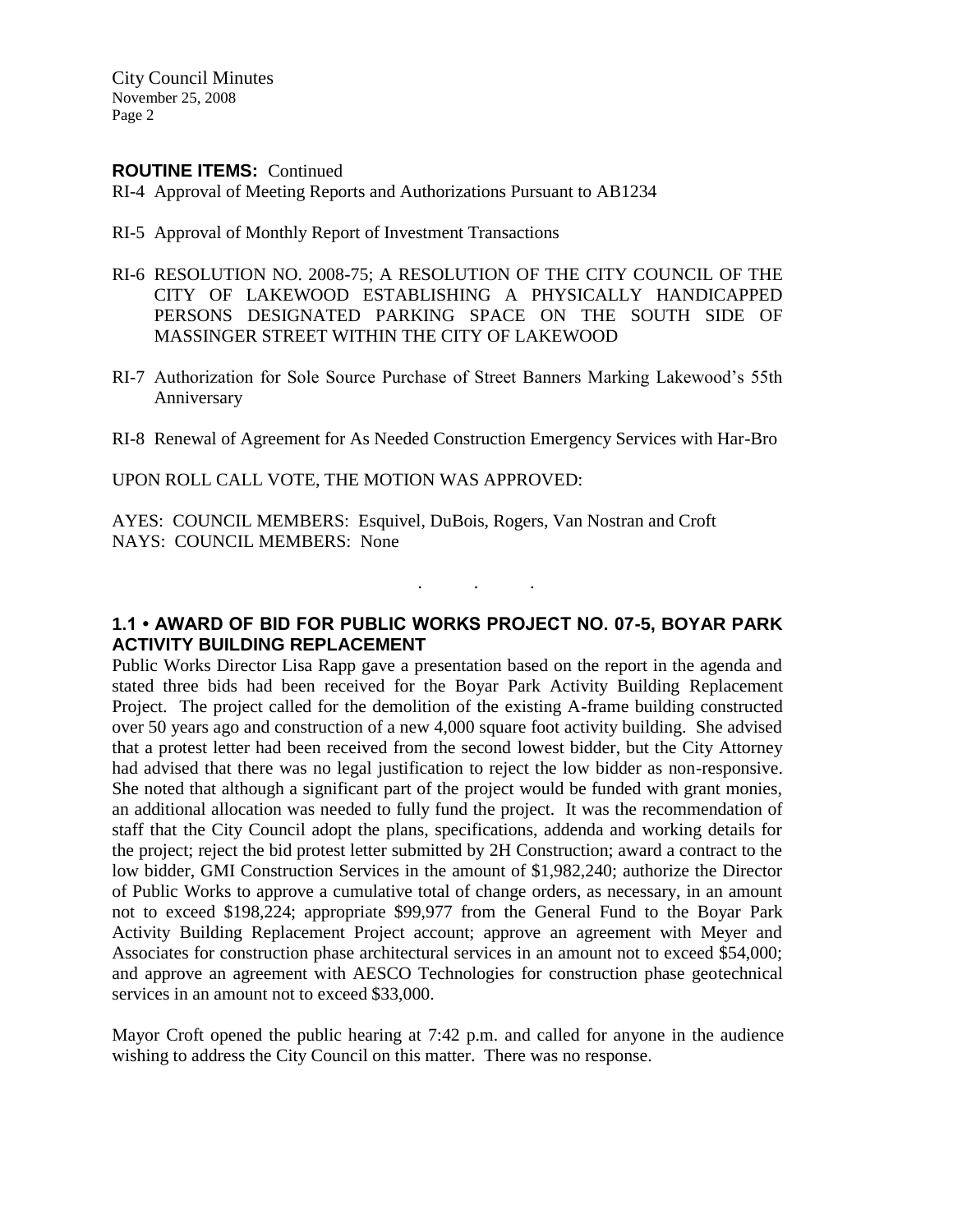# **1.1 • AWARD OF BID FOR PUBLIC WORKS PROJECT NO. 07-5, BOYAR PARK ACTIVITY BUILDING REPLACEMENT** - Continued

VICE MAYOR ROGERS MOVED AND COUNCIL MEMBER DUBOIS SECONDED TO APPROVE STAFF'S RECOMMENDATIONS. UPON ROLL CALL VOTE, THE MOTION WAS APPROVED:

. . .

AYES: COUNCIL MEMBERS: Esquivel, DuBois, Rogers, Van Nostran and Croft NAYS: COUNCIL MEMBERS: None

# **3.1 • REVIEW OF GOLDEN GUARDIAN TRAINING EXERCISE**

Recreation and Community Services Director Lisa Litzinger displayed slides and a video regarding the City's participation in the recent Golden Guardian emergency preparedness exercise. She showed how the Emergency Operation Center (EOC) was set up and reviewed the functions of the various EOC sections. She briefly reviewed preparedness programs for residents such as Survive for Seven and the CERT program. She concluded by stating that the most important part of exercises like Golden Guardian was to provide an opportunity to try out the assigned roles and supplies and use the experience to identify any areas that could be improved.

Council Member Van Nostran noted that it was important for as many staff persons to be trained as possible, since the type and timing of an emergency would determine just who would be able to get in to the EOC.

Council Member DuBois stated it was impressive to see the EOC staff step outside their everyday roles and follow the Emergency Operations Plan. Ms. Litzinger advised that Lakewood's emergency plan was standardized based on State and Federal regulations.

Mayor Croft stated it was good to take part in exercises like the recent Golden Guardian exercise since practice meant that the EOC staff would be much better prepared to deal with an actual emergency. He also noted the City's participation (including CERT volunteers) in the recent flu vaccination clinic staged by the Los Angeles County Health Department as an exercise for vaccinations during a potential pandemic.

Council Member Esquivel stated that the exercise had been both well planned and well executed. He inquired about the role of the City Council during a disaster.

Vice Mayor Rogers noted that while staff was responsible for the initial response to a disaster, the City Council would be kept informed and be standing by to make necessary policy decisions.

. . .